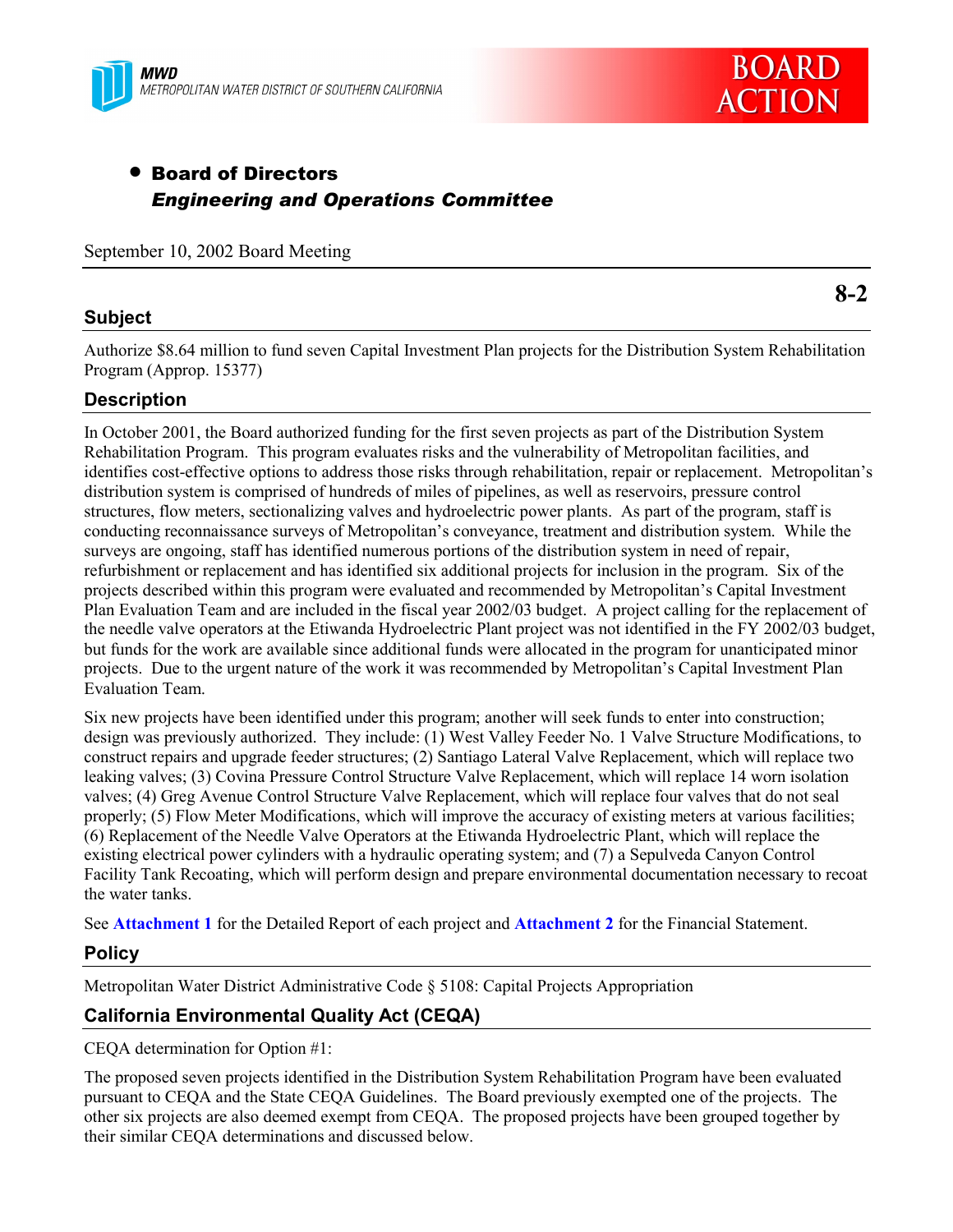## *West Valley Feeder No. 1 Valve Structure Modifications*

To comply with CEQA, Metropolitan as the Lead Agency determined that the West Valley Feeder No. 1 Valve Structure Modifications was categorically exempt (i.e., Class 1, Section 15301 of the State CEQA Guidelines) and approved the project (i.e., final design) on October 19, 2001. The current board action involves the approval of construction with no major modifications to the original project. Hence, the previously adopted exemption complies with CEQA and the State CEQA Guidelines with respect to the proposed construction. As such, no further environmental documentation is necessary for the Board to act on with respect to this proposed project.

The CEQA determination is: Determine that the proposed project has been previously addressed in the 2001 categorical exemption and that no further environmental analysis or documentation is required.

*Santiago Lateral Valve Replacement, Covina Pressure Control Structure Valve Replacement, Greg Avenue Control Structure Valve Replacement, Flow Meter Modifications at Three Metropolitan Facilities, Replacement of Needle Valve Operators at the Etiwanda Hydroelectric Plant, and Sepulveda Pressure Control Facility Tank Repair*

The six proposed projects are categorically exempt under the provisions of CEQA and the State CEQA Guidelines. The proposed activities involve the design, funding, and construction or modification of existing Metropolitan facilities involving negligible or no expansion of use and no possibility of significantly impacting the physical environment. As such, the six proposed projects qualify under a Class 1 Categorical Exemption (Section 15301 of the State CEQA Guidelines).

The CEQA determination is: Determine that pursuant to CEQA, the six proposed projects qualify under a Categorical Exemption (Class 1, Section 15301 of the State CEQA Guidelines).

CEQA determination for Option #2:

None required

# **Board Options/Fiscal Impacts**

#### **Option #1**

Adopt the CEQA determination for all seven projects and appropriate \$8.64 million so that Metropolitan forces can implement the following projects:

- \$6.63 million of budgeted funds to repair and upgrade the 5.5-mile leased portion of the West Valley Feeder No. 1 valve structures.
- \$0.5 million of budgeted funds to replace valves on the Santiago Lateral.
- \$0.41 million of budgeted funds to replace valves at the Covina Pressure Control Structure.
- \$0.19 million of budgeted funds to replace valves on the Greg Avenue Control Structure.
- \$0.424 million of budgeted funds to perform flow meter modifications at three Metropolitan facilities.
- \$0.376 million of unbudgeted funds to replace needle valve operators at the Etiwanda Hydroelectric Plant.
- \$0.109 million of budgeted funds to perform design activities and prepare environmental documentation necessary to recoat the Sepulveda Canyon Control Facility tanks.

**Fiscal Impact:** \$8.64 million of CIP funds under Approp. 15377

#### **Option #2**

Take no action at this time regarding repairs to the distribution system under this program. The existing conditions will continue to be monitored, and repairs will be made when problems occur. **Fiscal Impact:** None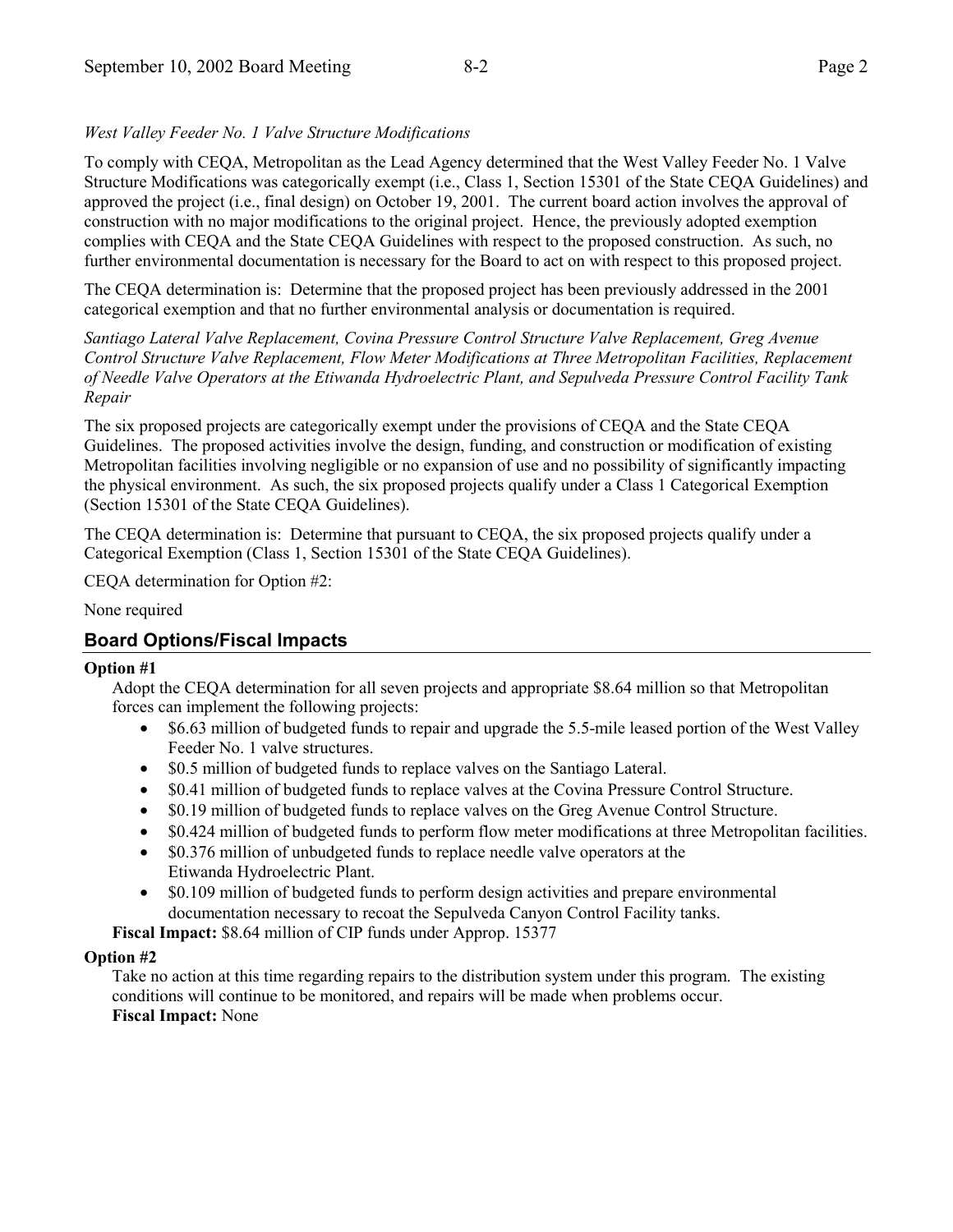# **Staff Recommendation**

Option #1

 $\mu$ 8/9/2002 *Date Roy L. Wolfe*

*Manager, Corporate Resources*

8/17/2002 *Ronald R. Gastelum Date*

*Chief Executive Officer*

**Attachment 1 - Detailed Report** 

**Attachment 2 - Financial Statement for Distribution System Rehabilitation Program** 

BLA #1470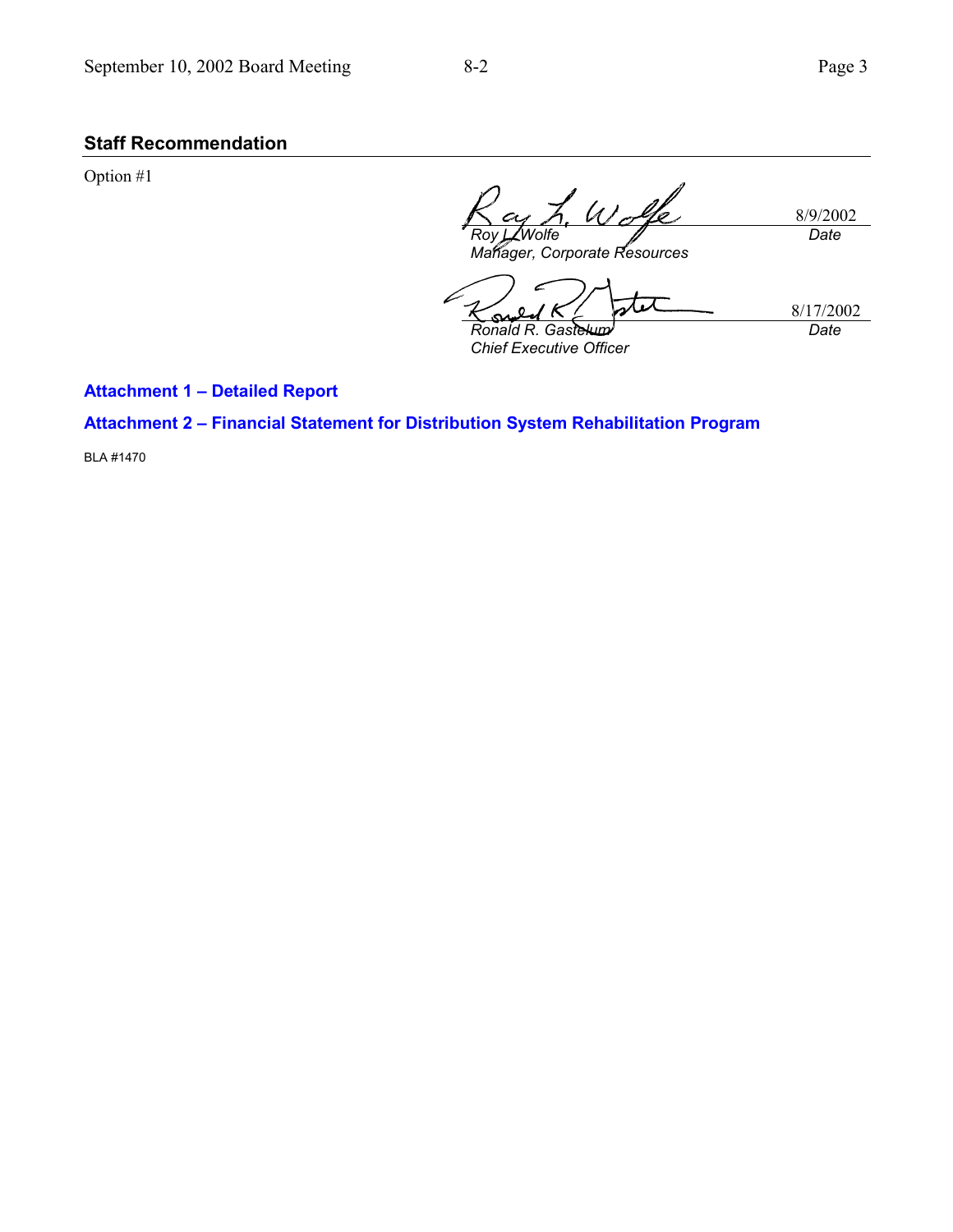# **Detailed Report**

*Purpose/Background.* In October 2001, the Board authorized funding for the first seven projects as part of the Distribution System Rehabilitation Program. This program evaluates risks and vulnerability of Metropolitan facilities, and identifies cost-effective options to address those risks through rehabilitation, repair or replacement. Metropolitanís distribution system is comprised of hundreds of miles of pipelines, as well as reservoirs, pressure control structures, flow meters, sectionalizing valves, and hydroelectric power plants. As part of the program, staff is conducting reconnaissance surveys of Metropolitan's conveyance, treatment and distribution system. While the surveys are ongoing, staff has identified numerous portions of the distribution system in need of repair, refurbishment or replacement and has identified six additional projects for inclusion in the program. In addition, design has been completed for the West Valley Feeder No.1 Valve Structure Modifications and funding is being requested for the construction phase.

*Project Description.* Six new projects have been identified under this program; one additional project is ready to enter into the construction phase. The projects are: (1) the West Valley Feeder No.1 Valve Structure Modifications; (2) the Santiago Lateral Valve Replacement; (3) the Covina Pressure Control Facility Valve Replacement; (4) the Greg Avenue Control Structure Valve Replacement; (5) the Flow Meter Modifications; (6) the Replacement of the Needle Valve Operators at the Etiwanda Hydroelectric Plant; and (7) the Sepulveda Canyon Control Facility Tank Recoating.

## **West Valley Feeder No. 1 Valve Structure Modifications (\$6,631,000)**

Metropolitan acquired the 7.9-mile-long West Valley Feeder No.1 in 1969 from the Calleguas Municipal Water District. A 5.5-mile portion was subsequently leased to the city of Los Angeles in 1977. The lease was renegotiated in 1999, obligating Metropolitan, under compensation terms included in the lease, to maintain and repair the pipeline as needed. Currently, equipment such as buried valves, below-grade air release and vacuum valves, and insufficient access into the pipeline, exist throughout the pipeline alignment. These conditions limit Metropolitan's ability to operate and maintain the feeder by exposing the valves and piping to an accelerated rate of deterioration as well as cross-contamination problems, and impair inspections. These conditions had been previously identified; however, Metropolitan did not have access to the pipeline to perform repairs until the lease was renegotiated in 1999.

In October 2001, the Board authorized staff to perform final design to modify a total of approximately 45 blowoff, pumping well, and air release/vacuum valve structures on the leased portion of the West Valley Feeder No. 1. This board action will authorize Metropolitan forces to construct new structures to replace undersized vaults or to house valves that are currently buried, and modifications to air-release and vacuum valve, blow-off and pumping well installations to meet cross-connection regulatory requirements and/or operational needs. Metropolitan forces will conduct construction activities over three consecutive shutdown seasons.

## *Actions and Milestones*

September  $2002 -$ Board authorization and funding for construction

June 2004 – Metropolitan forces complete construction

## **Santiago Lateral Valve Replacement (\$500,000)**

Two motor-operated butterfly valves, installed in the mid 1960s, on the Santiago Lateral have exceeded their life expectancy and are experiencing excessive leakage when closed. These valves are used to isolate reaches in the pipeline to allow for emergency repairs or for routine maintenance and inspection. One 48-inch valve isolates a 4-mile reach and another 42-inch valve isolates water to service connection OC-33. Due to the excessive leakage, up to 1,000 gallons per minute, the reaches cannot be completely separated from the system. In the event of a shutdown the leakage water needs to be continuously pumped to allow personnel to access the pipeline.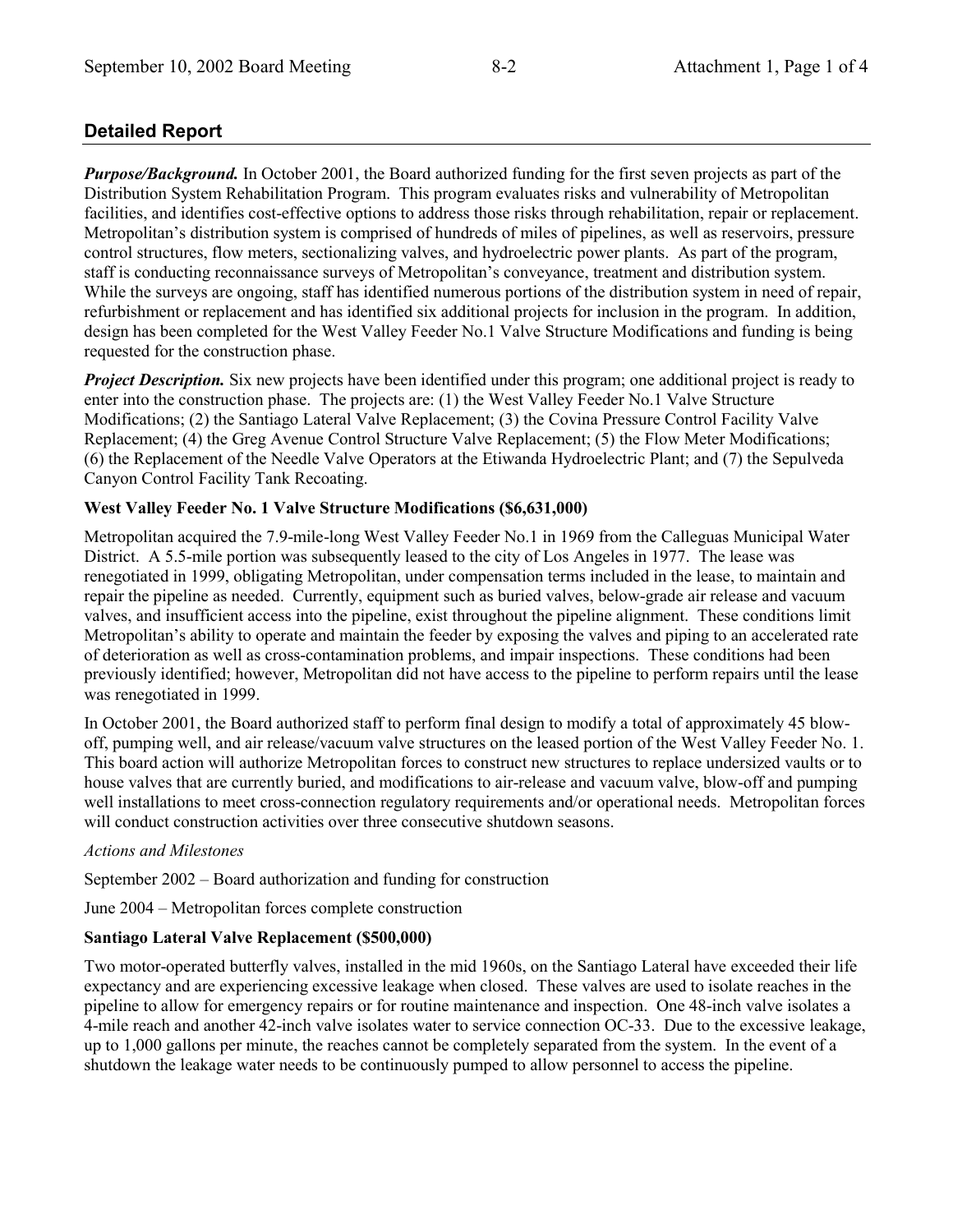Replacement of these valves will permit Metropolitan forces to safely shut down the Santiago Lateral for routine maintenance or in the event of an emergency. This project will provide funds for the development of specifications for the procurement of the valves and for Metropolitan-force installation.

#### *Actions and Milestones*

September  $2002$  – Board authorization and funding

December  $2002$  – Complete purchase requisition

February 2004 – Metropolitan forces install valves and complete project

#### **Covina Pressure Control Structure Valve Replacement (\$410,000)**

Fourteen 30-year-old isolation valves at the Covina Pressure Control Structure of the Middle Feeder have exceeded their useful life span and require replacement. These valves, ranging in size from 16 inches to 8 inches, isolate the pressure control valves so that maintenance can be performed every six months. Due to excessive leakage of the worn isolation valves, the pressure control valves cannot be easily isolated from the distribution system so that they can be fully serviced and calibrated. In order to service the pressure control valves staff currently removes a pipe coupling and allows the leakage water to spill while maintenance is being performed. This method of maintenance increases labor cost and creates a safety hazard for employees.

Replacement of these valves will permit Metropolitan forces to safely inspect and maintain the pressure control valves. This project will provide funds for the development of specifications for the procurement of the valves and for Metropolitan-force installation.

*Actions and Milestones*

September  $2002 -$ Board authorization and funding

December 2002 – Complete purchase requisition

October 2004 – Metropolitan forces install valves and complete project

## **Greg Avenue Control Structure Valve Replacement (\$190,000)**

The Greg Avenue Control Structure's pneumatic actuated valves (two 24-inch ball valves and two 30-inch butterfly valves) are used to shut off the East Valley Feeder or isolate system components during scheduled maintenance activities and emergencies. The pneumatic valves were installed in the mid-1960s and are at or near the end of their useful life. They do not seal properly, leaking approximately 25 gallons per minute. This requires Metropolitan's pipeline personnel to use sump pumps to drain out the water during routine maintenance activities. In addition, the valve indicators do not provide accurate information when the valves are either 100 percent open or 100 percent closed, making it difficult to operate the pump/generation station efficiently.

Replacement of the existing valves, by Metropolitan forces, with electric motor actuated valves that meet Metropolitanís current standards, including valve position indicators and local and remote controls, will increase system reliability and eliminate leaks. In this project phase, Metropolitan forces will perform final design and advertise for the purchase requisition for a competitive bid.

*Actions and Milestones*

September  $2002 -$ Board authorization and funding

November  $2002$  – Complete design

December  $2002$  – Return to Board for construction funds and to award purchase requisition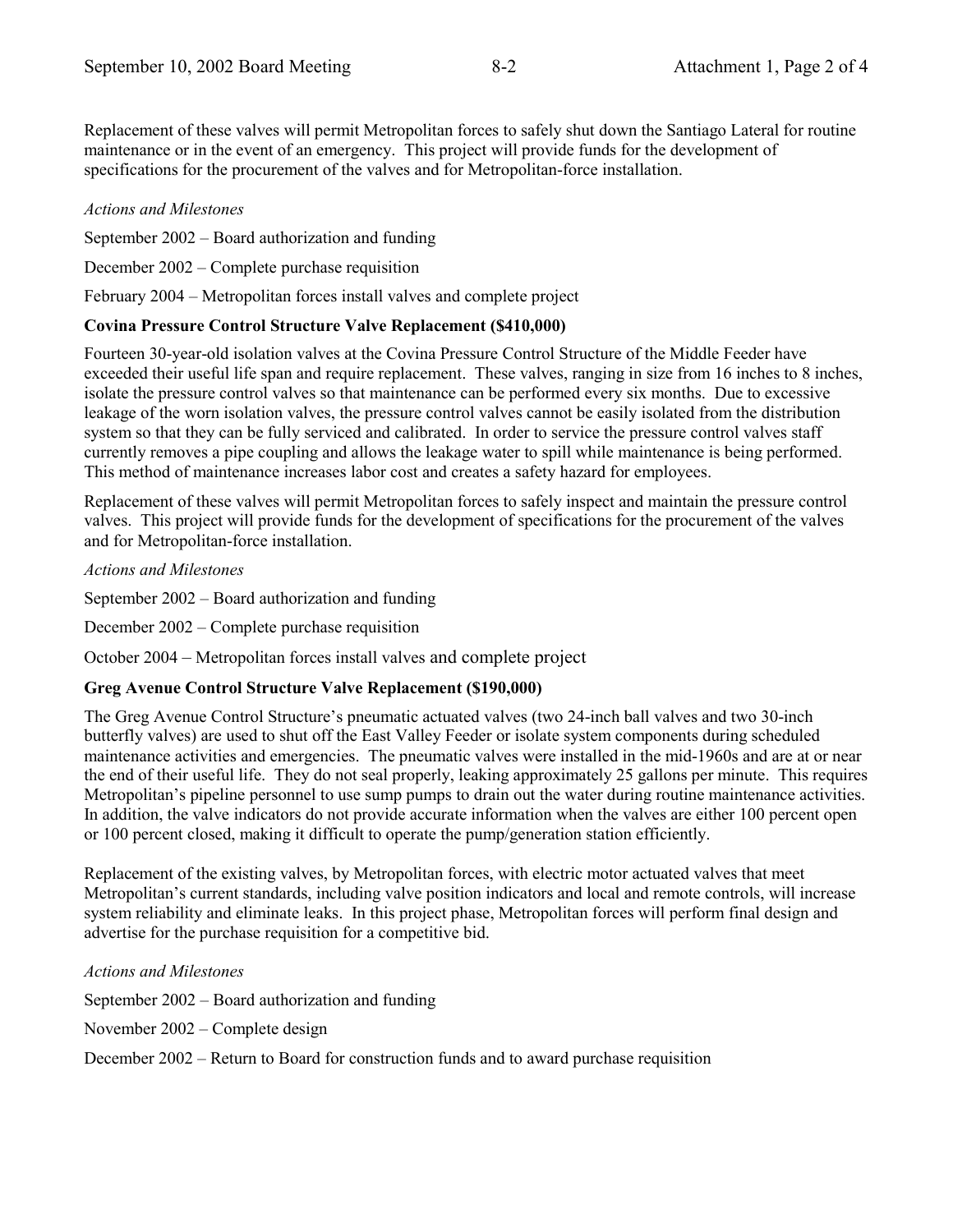## **Flow Meter Modifications (\$424,000)**

Meter modifications are proposed at the Lake Skinner Inlet, the Etiwanda Control Facility Effluent and the Wadsworth Cross Channel. Master meters are located in these key areas to provide information critical to the operation of the distribution system. Due to water turbulence at each of the three locations the meters do not provide the accuracy necessary to properly reconcile water system flows. Without accurate flow meter readings at these locations it is difficult to operate the system and water delivery errors could occur.

It is recommended to add sensors at two of the facilities and to relocate the existing meter at the Etiwanda Effluent location. These modifications would improve the meter accuracy at a fraction of the cost that it would cost to add additional meters. In this project, Metropolitan forces will procure and install the equipment required for the flow meter modifications.

#### *Actions and Milestones*

September  $2002 -$ Board authorization and funding

June 2003 – Purchase Equipment

October 2003 – Metropolitan forces install meter modifications and complete project

## **Replacement of Needle Valve Operators at the Etiwanda Hydroelectric Plant (\$376,000)**

Metropolitanís Etiwanda Hydroelectric Plant produces electricity that has been sold to Southern California Edison since 1994. Since the power plant was commissioned, the existing six needle valve operators have suffered intermittent failures. Currently, there are only four needle valve operators in service. This includes two spare operators that were purchased in the original contract. Repair of the operators is expensive and can only be performed by the original fabricator since their design is proprietary. With only four operational needle valve operators, the plant is limited to 19 megawatt (MW). With all six needle valves in operation, the plant is capable of producing 24 MW. An estimated \$55,000 a month in revenue is being lost as a result of the deficient needle valves.

The proposed project will replace the existing electric operators with a hydraulic operating system. The new system can be installed for less money than it would cost to repair the existing damaged operators. The new system is also more reliable, easier to maintain, and repair. The capital expenditure for this project will be recovered in approximately four months. This project will provide funds for the development of specifications and the procurement of the operators and Metropolitan-force installation of the equipment.

The need for this project was identified in April 2002, after the FY 2002/03 CIP Budget was finalized. Hence, this project would require the use of unbudgeted CIP funds. If this project is approved, the FY 2002/03 CIP expenditure plan for this program will be adjusted to reflect this new project.

#### *Actions and Milestones*

September  $2002 -$ Board authorization and funding

November  $2002$  – Approve and Award equipment purchase requisition

April 2003 – Metropolitan forces complete construction

## **Sepulveda Canyon Control Facility Tank Recoating (\$109,000)**

The two water storage tanks were constructed of welded steel carbon in 1970 and have been coated twice since the original coatings were applied. The tanks are located in a highly visible area along Sepulveda Boulevard and in the vicinity of the J. Paul Getty Museum. The harsh environments at the Sepulveda location which includes fog, direct sunlight, wind blown dust, and condensed moisture on the sidewalls of the tanks due to temperature differences between the interior and the exterior of the steel walls, have impacted the exterior coating of both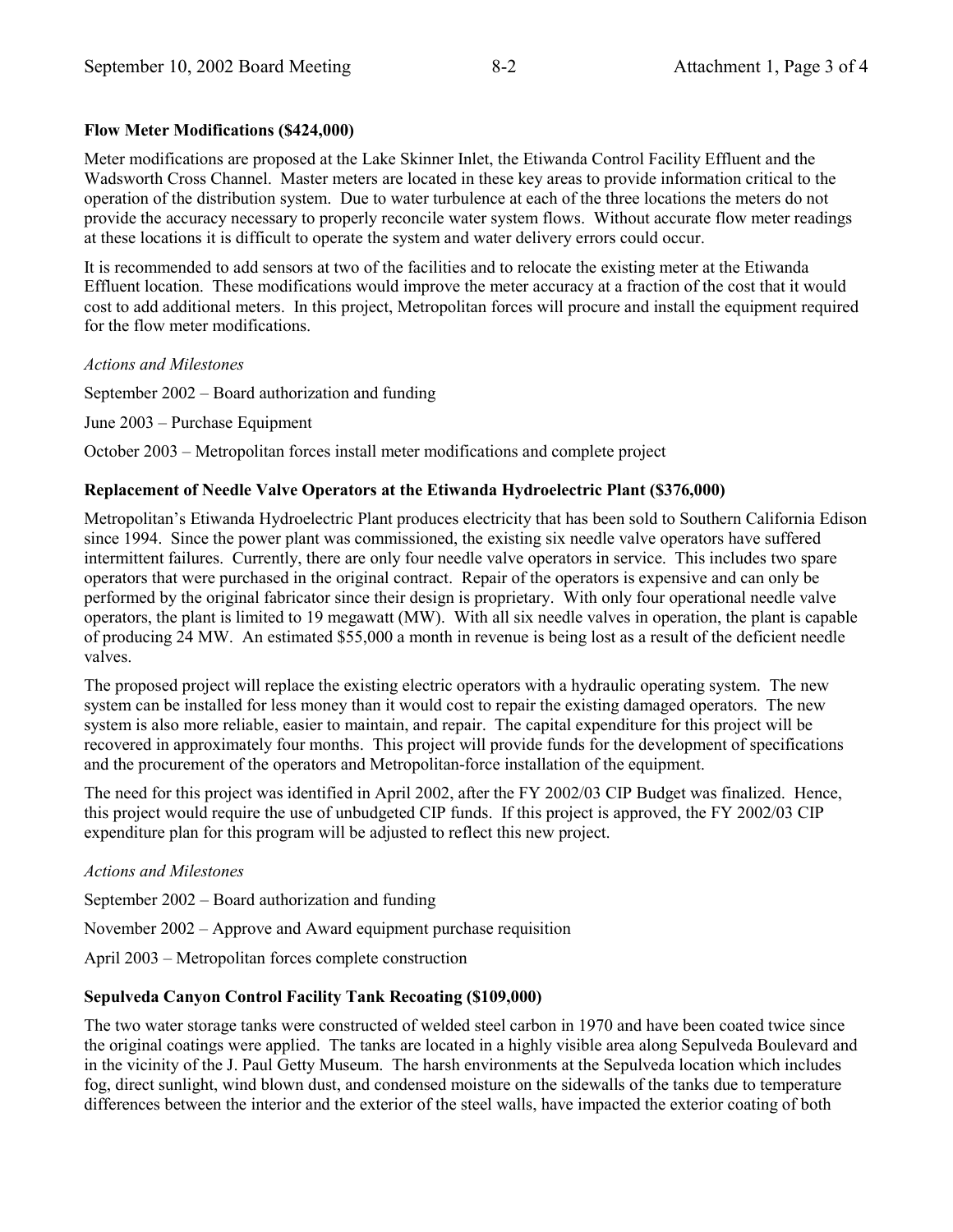tanks. Furthermore, Metropolitan personnel inspected the interior of the tank in 1998 and found that the lining was blistered. Where the blisters are broken, the steel walls of the tank are left unprotected and exposed to accelerated corrosion.

In this project phase, Metropolitan forces will perform final design and advertise for the project for a competitive bid.

#### *Actions and Milestones*

September  $2002$  – Board authorization and funding

November  $2002$  – Complete design and advertise

January 2003 – Return to Board to award construction contract

December 2003 – Complete construction